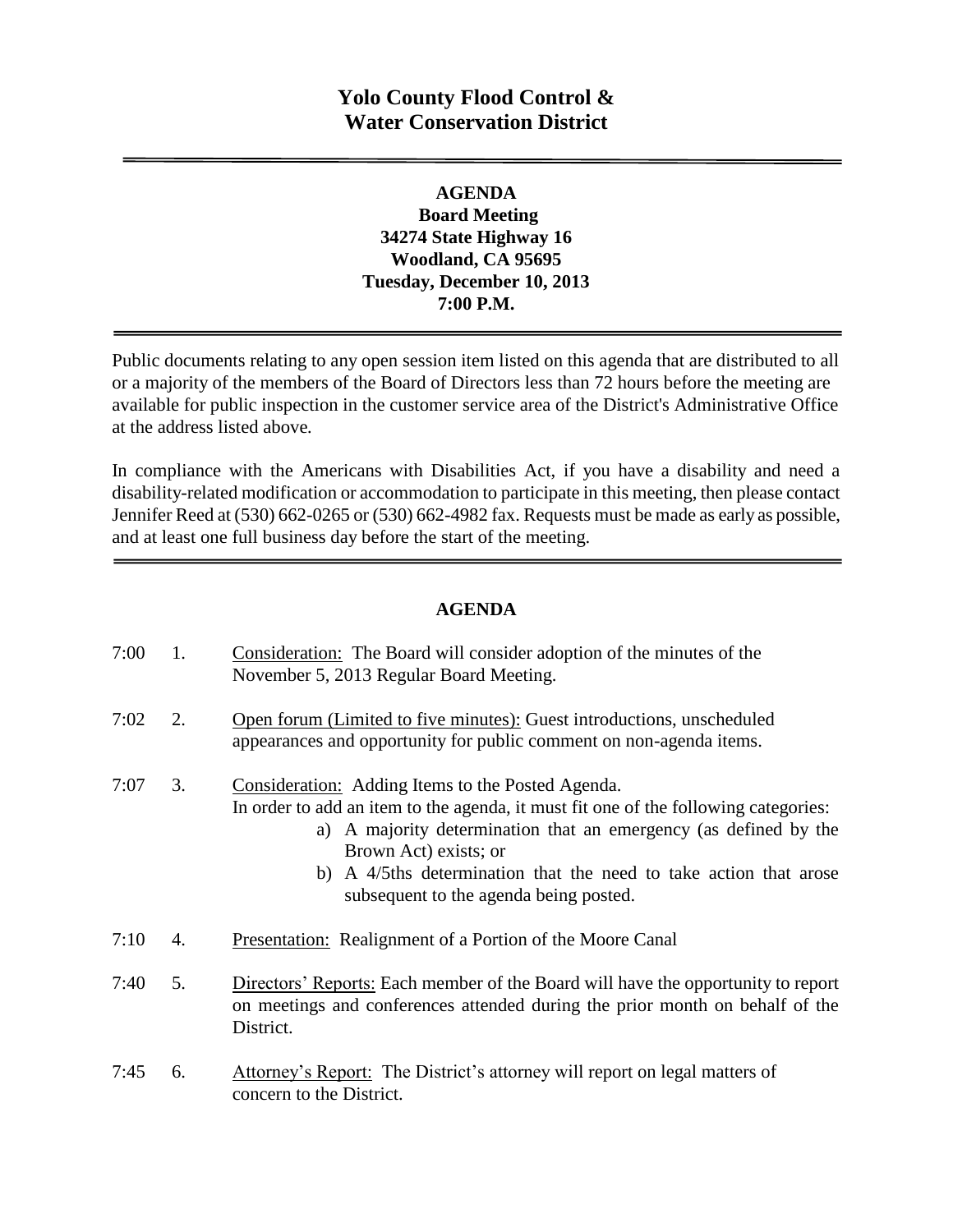- 7:50 7. General Manager's Report: The Board will receive a report from the General Manager or designated representatives regarding current general activities and projects of the District.
	- a) Operations, Maintenance and Water Conditions
	- b) Financial Report
	- c) General Activities
	- d) Upcoming Events
- 8:00 8. General Discussion: Opportunity for Board members to ask questions for clarification, provide information to staff, request staff to report back on a matter, or direct staff to place a matter on a subsequent agenda.
- 8:05 9. Consideration: The Board will consider the approval and the payment of bills.
- 8:10 10. Closed Session:
	- a) Conference with real property negotiator O'Halloran regarding the sale of District property APN 025-010-018, (See Government Code Section 54954.5(b) and 54956.8).
	- b) Personnel General Manager's performance review (See Government Code Section 54957.b)
- 8:30 11. Adjourn

The public may address the Board concerning an agenda item either before or during the Board's consideration of that agenda item. Public comment on items within the Board's jurisdiction is welcome, subject to reasonable time limits for each speaker. Upon request, agenda items may be moved up to accommodate those in attendance wishing to address that item. Times listed for consideration of agenda items are approximate only. The Board may consider any agenda item at any time during the Board meeting.

I declare that the foregoing agenda was posted at the office of the Yolo County Flood Control and Water Conservation District, 34274 State Highway 16, Woodland, CA on December 6, 2013.

By: \_\_\_\_\_\_\_\_\_\_\_\_\_\_\_\_\_\_\_\_\_\_\_\_\_\_\_\_\_\_\_\_\_\_\_\_\_

Jennifer Reed, Project Manager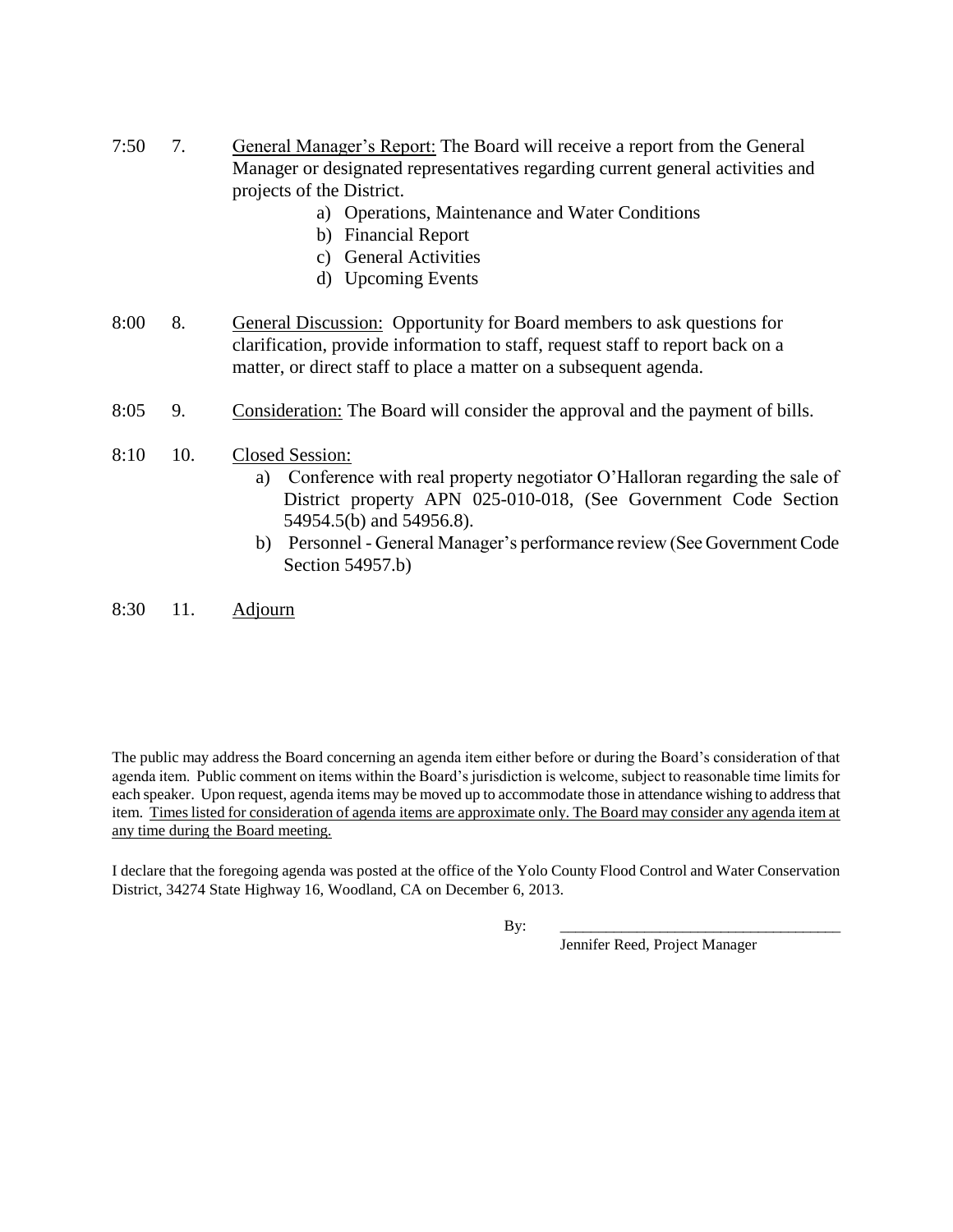

**FLOOD CONTROL & WATER CONSERVATION DISTRICT** 

**BOARD MEETING MINUTES Tuesday, December 10, 2013, 7:00 PM**

**YCFCWCD Offices 34274 State Highway 16**

The regular meeting of the Board of Directors of the Yolo County Flood Control and Water Conservation District was held at 7:00 p.m. on December 10, 2013, at its regular place of business, 34274 State Highway 16, Woodland, California. Chair Vink convened the meeting. In attendance were:

District Board Erik Vink, Chair Ron Tadlock, Vice Chair Ann Brice James Mayer Bruce Rominger

District Staff Tim O'Halloran, General Manager Christy Barton, Assistant General Manager - Administration Max Stevenson, Assistant General Manager - Resources

Members of the Public Steve Greenfield John McKean Dave Pratt Don Rominger Michael Smith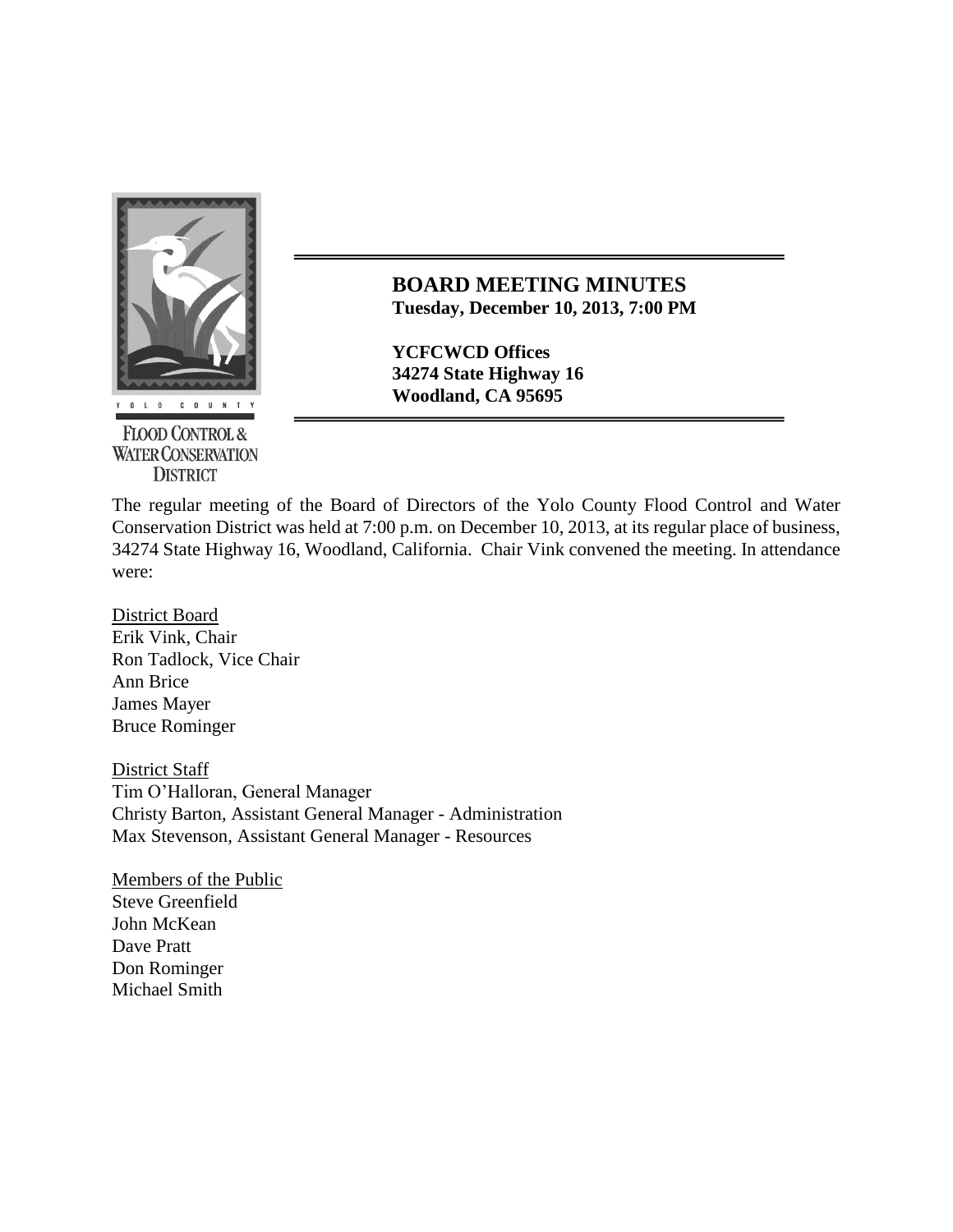### **1. CONSIDERATION: Approval of Minutes**

**M/S/C** approved the minutes of the November 5, 2013 Regular Board Meeting as corrected.

# **2. OPEN FORUM**

There were no comments.

### **3. CONSIDERATION: Adding Items to the Posted Agenda**

There were no changes made to the posted agenda.

## **4. PRESENTATION: Realignment of a Portion of the Moore Canal**

General Manager O'Halloran reported that approximately two years ago, Teichert Aggregates (Teichert) approached the District to discuss the potential for a realignment of a portion of the Moore Canal east of Road 94B. A number of staff meetings with representatives of Teichert followed. The realignment concept has been reviewed by the District's Infrastructure Committee. O'Halloran reported that the Board will need to consider the issue relatively soon and asked for a presentation by Teichert. O'Halloran noted that the District has already identified concerns regarding the proposal. He introduced Michael Smith of Teichert and Steve Greenfield of Cunningham Engineers.

Smith provided a PowerPoint presentation with Greenfield. Smith reviewed Teichert' s current and future mining operations, an agreement with the Shifler's to mine their property on both sides of the District's Moore Canal along the east side of County Road 94B and the reasons for proposing a realignment of the Moore Canal to the north of the mining project. Teichert cannot complete its plans and requirements with Yolo County until a decision is made regarding the Moore Canal. Greenfield reviewed Yolo County's set back preferences along Cache Creek, the specifics of the proposed realignment, and the modeling related to the 100-year flood event at the site.

General Manager O'Halloran stated that the District needs to keep in mind the potential impact on water deliveries, changes to on-going maintenance costs, and both short-term and long-term liability exposure, especially as related to potential meandering of Cache Creek.

The District requested Teichert provide a review of the 200-year flood event at the site and the most current geomorphic information available. Teichert was encouraged to contact and coordinate with the adjacent neighbors to the project. Additionally, due to Teichert's need for a decision in spring, the District will plan a Special Board meeting before January 15 to tour the area and the Granite mining site along the District's West Adams Canal. Smith will plan to attend.

## **5. DIRECTORS' REPORTS**

Director Tadlock reported that a meeting of the Sites Joint Powers Authority is scheduled for December 11, 2013 in Willows. He will be attending.

Director Vink reported on his attendance at the Association of California Water Agencies (ACWA) and the ACWA/Joint Powers Insurance Association (JPIA) conference in Los Angeles. He also reported on attending a Northern California Water Association (NCWA) dinner.

Director Rominger reported on the Infrastructure Committee meeting.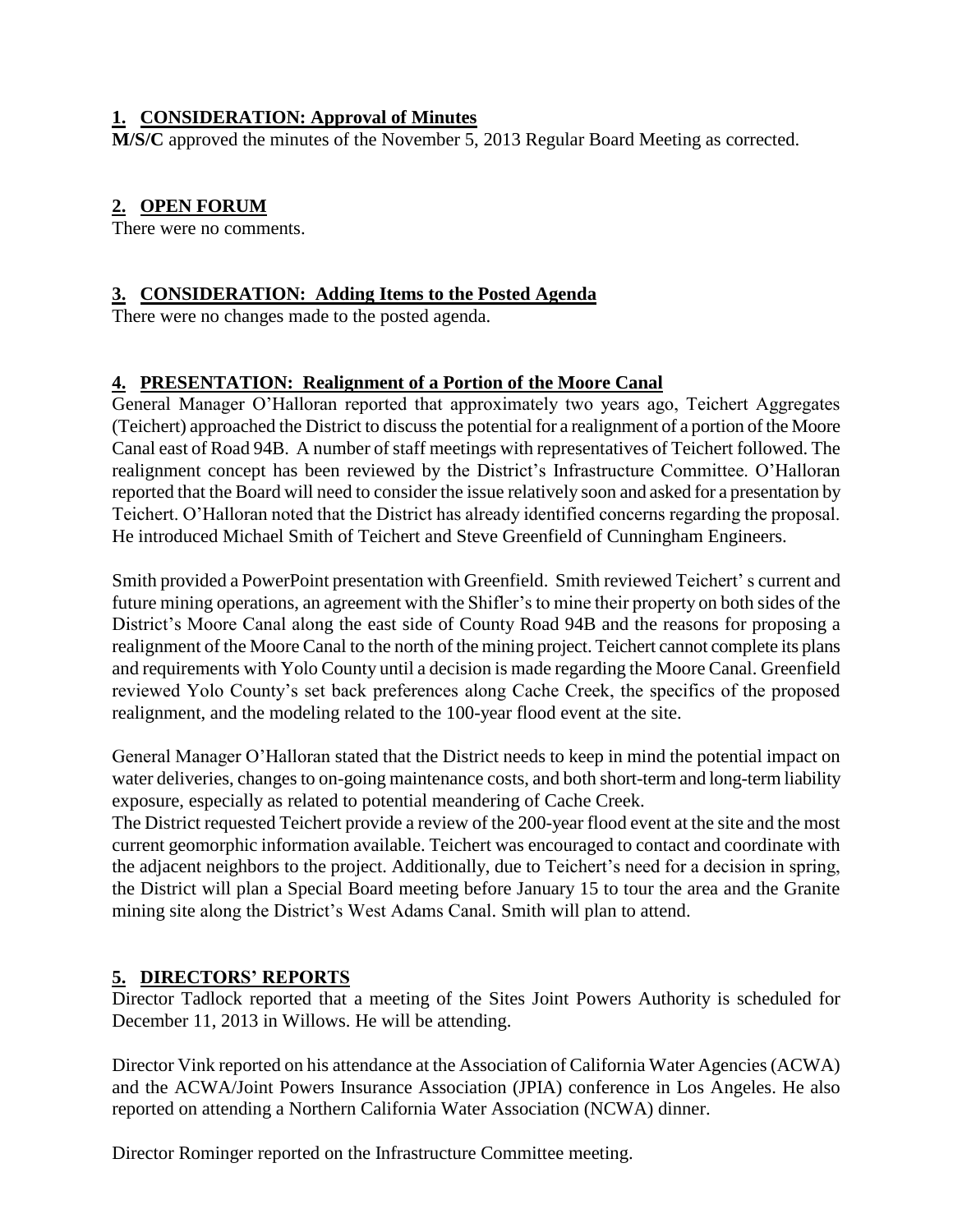# **6. ATTORNEY'S REPORT**

There was no Attorney's report.

### **7. GENERAL MANAGER'S REPORT**

General Manager O'Halloran provided reports on:

- a) Operations, Maintenance and Water Conditions The Water Conditions Report was available at the sign-in desk with the agenda package.
- b) Financial Report Summary No report was provided
- c) General Activities:
	- Two reports were distributed for review North State Water Alliance comment letter on the Bay-Delta Conservation Plan Process, and NCWA's comments on the State's newly released water plan.
	- Assistant General Manager Administration Barton reported on a meeting at the ACWA conference regarding Agency's reserves and a presentation that included General Manager O'Halloran regarding groundwater.
- d) Upcoming Events none were reported

#### **8. GENERAL DISCUSSION**

Director Brice thanked the District for its on-going support of the Yolo Basin Foundation and in particular for the donation of a framed copy of a historical map for the Bucks for Ducks auction.

Director Mayer asked that over the next year that the District start preparing to formalize the discussions regarding how to incorporate the District's groundwater management activities into the rate structure. Director Rominger concurred with Director Mayer and requested an analysis of land conversions within the District from surface water to groundwater, and the benefits being provided by the District. General Manager O'Halloran will work on developing the data needed to frame the

discussion and create a package with options for review in-house and with customers. Rominger reported it is important to stay ahead on the issues to maintain local control and avoid State regulation.

### **9. CONSIDERATION: Payment of Bills**

**M/S/C** approval for the following claim(s) for payment:

Yolo County Flood Control Checks: # 49356 - 49371

Chair Vink announced that open session was being adjourned into Closed Session to confer with real property negotiator O'Halloran regarding the sale of District property APN 025-010-018, and to conduct the General Manager's performance review.